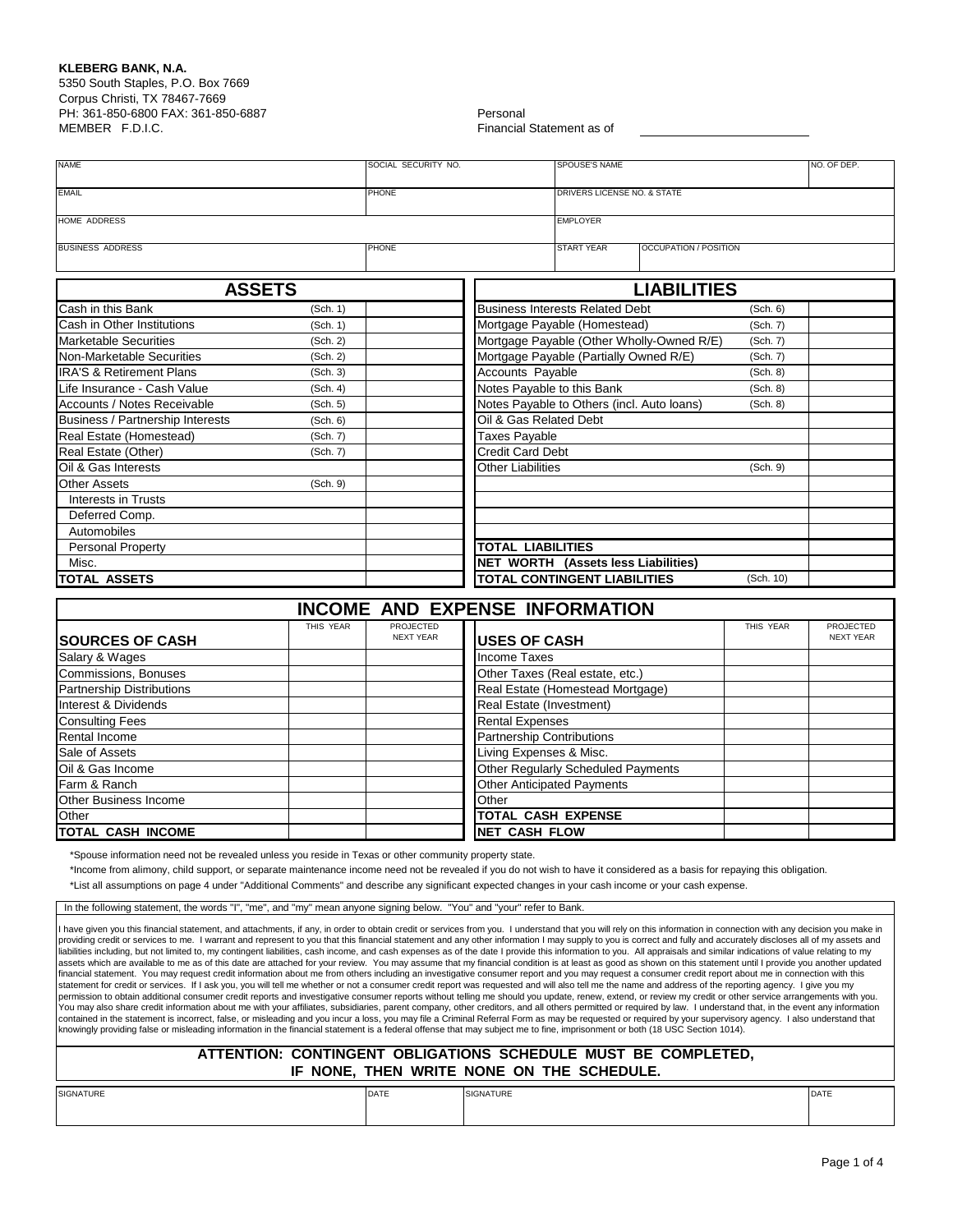| <b>SCHEDULE 1 - CASH</b> |                                                                                   |  |  |  |  |  |  |  |  |
|--------------------------|-----------------------------------------------------------------------------------|--|--|--|--|--|--|--|--|
| <b>ACCOUNT NAME</b>      | ACCT. NO.<br><b>PLEDGED?</b><br><b>BALANCE</b><br><b>BANK NAME</b><br><b>TYPE</b> |  |  |  |  |  |  |  |  |
|                          |                                                                                   |  |  |  |  |  |  |  |  |
|                          |                                                                                   |  |  |  |  |  |  |  |  |
|                          |                                                                                   |  |  |  |  |  |  |  |  |
|                          |                                                                                   |  |  |  |  |  |  |  |  |
|                          |                                                                                   |  |  |  |  |  |  |  |  |
|                          |                                                                                   |  |  |  |  |  |  |  |  |
|                          | TOTAL:                                                                            |  |  |  |  |  |  |  |  |

| <b>SCHEDULE 2 - MARKETABLE &amp; NON-MARKETABLE SECURITIES</b>                                              |        |  |  |                 |  |  |  |  |  |
|-------------------------------------------------------------------------------------------------------------|--------|--|--|-----------------|--|--|--|--|--|
| <b>MARKET</b><br><b>NO. OF SHARES</b><br><b>FIRM/BROKER</b><br><b>OR PAR</b><br><b>VALUE</b><br><b>NAME</b> |        |  |  |                 |  |  |  |  |  |
|                                                                                                             |        |  |  | <b>PLEDGED?</b> |  |  |  |  |  |
|                                                                                                             |        |  |  |                 |  |  |  |  |  |
|                                                                                                             |        |  |  |                 |  |  |  |  |  |
|                                                                                                             |        |  |  |                 |  |  |  |  |  |
|                                                                                                             |        |  |  |                 |  |  |  |  |  |
|                                                                                                             |        |  |  |                 |  |  |  |  |  |
|                                                                                                             | TOTAL: |  |  |                 |  |  |  |  |  |

| <b>SCHEDULE 3 - IRA'S &amp; RETIREMENT PLANS</b> |                                                                                        |        |  |  |  |  |  |  |  |
|--------------------------------------------------|----------------------------------------------------------------------------------------|--------|--|--|--|--|--|--|--|
| <b>NAME</b>                                      | <b>NET</b><br><b>TYPE</b><br><b>VALUE</b><br>% VESTED<br><b>BALANCE</b><br><b>DEBT</b> |        |  |  |  |  |  |  |  |
|                                                  |                                                                                        |        |  |  |  |  |  |  |  |
|                                                  |                                                                                        |        |  |  |  |  |  |  |  |
|                                                  |                                                                                        |        |  |  |  |  |  |  |  |
|                                                  |                                                                                        |        |  |  |  |  |  |  |  |
|                                                  |                                                                                        |        |  |  |  |  |  |  |  |
|                                                  |                                                                                        |        |  |  |  |  |  |  |  |
|                                                  |                                                                                        | TOTAL: |  |  |  |  |  |  |  |

| <b>SCHEDULE 4 - LIFE INSURANCE</b>                                                                                                                                      |                  |  |  |  |  |  |  |  |  |
|-------------------------------------------------------------------------------------------------------------------------------------------------------------------------|------------------|--|--|--|--|--|--|--|--|
| <b>FACE</b><br><b>CASH</b><br><b>POLICY</b><br><b>NAME</b><br><b>AMOUNT</b><br><b>COMPANY</b><br><b>BENEFICIARY</b><br><b>VALUE</b><br><b>NUMBER</b><br><b>PLEDGED?</b> |                  |  |  |  |  |  |  |  |  |
|                                                                                                                                                                         |                  |  |  |  |  |  |  |  |  |
|                                                                                                                                                                         |                  |  |  |  |  |  |  |  |  |
|                                                                                                                                                                         |                  |  |  |  |  |  |  |  |  |
|                                                                                                                                                                         |                  |  |  |  |  |  |  |  |  |
|                                                                                                                                                                         | TOTAL:<br>TOTAL: |  |  |  |  |  |  |  |  |

| <b>SCHEDULE 5 - ACCOUNTS &amp; NOTES RECEIVABLE</b>                                                                                                                                                                                |        |  |  |  |        |  |  |  |  |
|------------------------------------------------------------------------------------------------------------------------------------------------------------------------------------------------------------------------------------|--------|--|--|--|--------|--|--|--|--|
| <b>CURRENT</b><br><b>MATURITY</b><br><b>PAYMENT</b><br><b>PAYMENT</b><br><b>ORIGINAL</b><br><b>BALANCE</b><br><b>DUE FROM</b><br><b>COLLATERAL</b><br><b>AMOUNT</b><br><b>TERMS</b><br><b>AMOUNT</b><br><b>DATE</b><br><b>RATE</b> |        |  |  |  |        |  |  |  |  |
|                                                                                                                                                                                                                                    |        |  |  |  |        |  |  |  |  |
|                                                                                                                                                                                                                                    |        |  |  |  |        |  |  |  |  |
|                                                                                                                                                                                                                                    |        |  |  |  |        |  |  |  |  |
|                                                                                                                                                                                                                                    |        |  |  |  |        |  |  |  |  |
|                                                                                                                                                                                                                                    |        |  |  |  |        |  |  |  |  |
|                                                                                                                                                                                                                                    |        |  |  |  |        |  |  |  |  |
|                                                                                                                                                                                                                                    | TOTAL: |  |  |  | TOTAL: |  |  |  |  |

| <b>BUSINESS / PARTNERSHIP INTERESTS</b><br><b>SCHEDULE 6 -</b> |                                                                                                                                                                                                                                                                                 |        |  |  |        |  |  |  |  |
|----------------------------------------------------------------|---------------------------------------------------------------------------------------------------------------------------------------------------------------------------------------------------------------------------------------------------------------------------------|--------|--|--|--------|--|--|--|--|
| <b>NAME</b>                                                    | <b>MARKET</b><br><b>MATURITY</b><br><b>PERCENT</b><br><b>YEAR</b><br><b>CURRENT</b><br><b>ANNUAL</b><br><b>LIEN</b><br><b>ORIGINAL</b><br><b>VALUE</b><br><b>PAYMENTS</b><br><b>ACQUIRED</b><br><b>OWNED</b><br><b>HOLDER</b><br><b>DATE</b><br><b>AMOUNT</b><br><b>BALANCE</b> |        |  |  |        |  |  |  |  |
|                                                                |                                                                                                                                                                                                                                                                                 |        |  |  |        |  |  |  |  |
|                                                                |                                                                                                                                                                                                                                                                                 |        |  |  |        |  |  |  |  |
|                                                                |                                                                                                                                                                                                                                                                                 |        |  |  |        |  |  |  |  |
|                                                                |                                                                                                                                                                                                                                                                                 |        |  |  |        |  |  |  |  |
|                                                                |                                                                                                                                                                                                                                                                                 |        |  |  |        |  |  |  |  |
|                                                                |                                                                                                                                                                                                                                                                                 |        |  |  |        |  |  |  |  |
|                                                                |                                                                                                                                                                                                                                                                                 | TOTAL: |  |  | TOTAL: |  |  |  |  |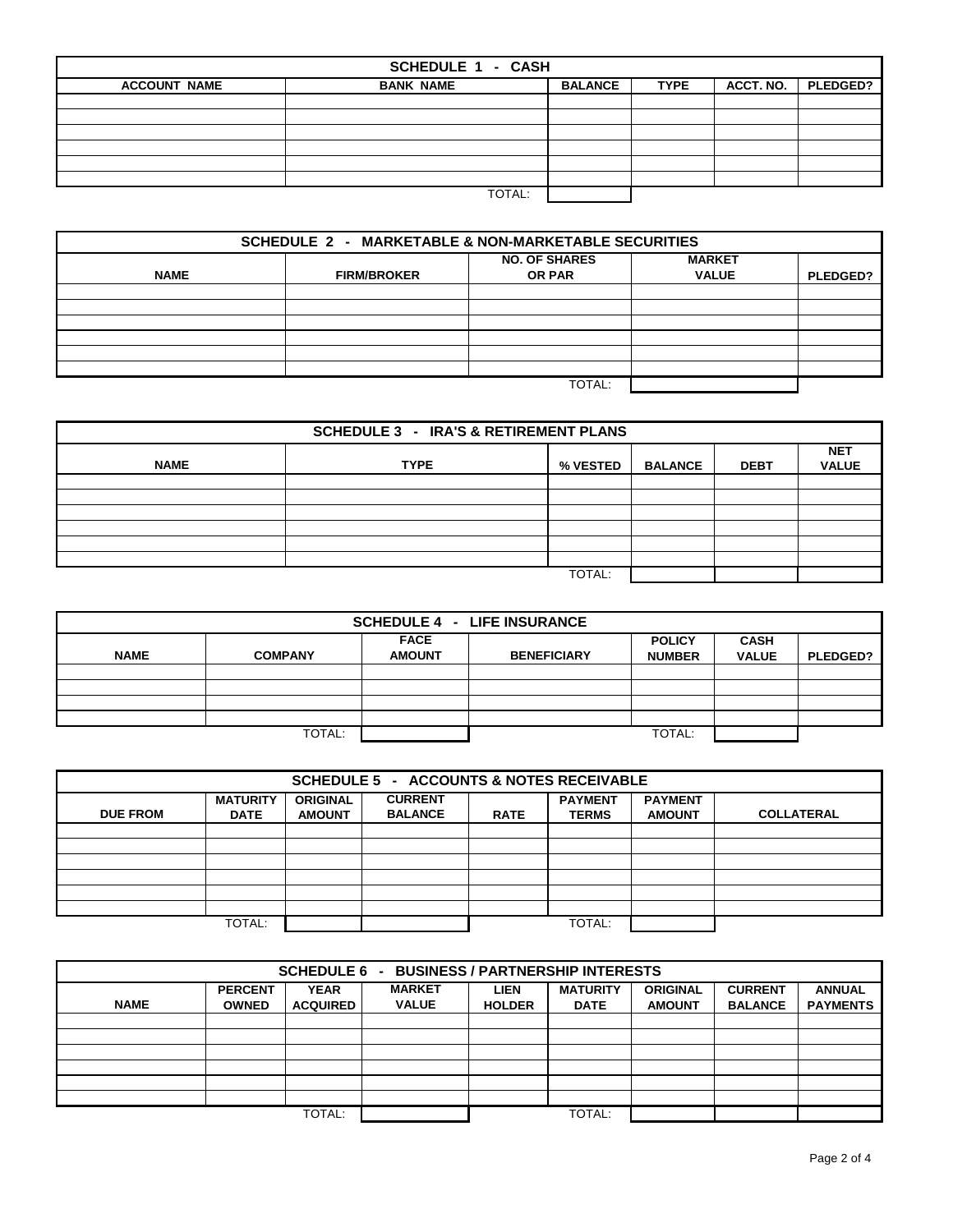| <b>SCHEDULE 7 - REAL ESTATE</b> |                |             |               |               |                 |                 |                |                 |  |
|---------------------------------|----------------|-------------|---------------|---------------|-----------------|-----------------|----------------|-----------------|--|
|                                 | <b>PERCENT</b> |             | <b>MARKET</b> | <b>LIEN</b>   | <b>MATURITY</b> | <b>ORIGINAL</b> | <b>CURRENT</b> | <b>ANNUAL</b>   |  |
| <b>LOCATION</b>                 | <b>OWNED</b>   | <b>TYPE</b> | <b>VALUE</b>  | <b>HOLDER</b> | <b>DATE</b>     | <b>AMOUNT</b>   | <b>BALANCE</b> | <b>PAYMENTS</b> |  |
|                                 |                |             |               |               |                 |                 |                |                 |  |
|                                 |                |             |               |               |                 |                 |                |                 |  |
|                                 |                |             |               |               |                 |                 |                |                 |  |
|                                 |                |             |               |               |                 |                 |                |                 |  |
|                                 |                |             |               |               |                 |                 |                |                 |  |
|                                 |                |             |               |               |                 |                 |                |                 |  |
|                                 |                | TOTAL:      |               |               | TOTAL:          |                 |                |                 |  |

| <b>SCHEDULE 8 - ACCOUNTS &amp; NOTES PAYABLE</b>                                                                                                                                                                                                |  |        |  |  |        |  |  |  |
|-------------------------------------------------------------------------------------------------------------------------------------------------------------------------------------------------------------------------------------------------|--|--------|--|--|--------|--|--|--|
| <b>CURRENT</b><br><b>PAYMENT</b><br><b>MATURITY</b><br><b>PAYMENT</b><br><b>LIEN</b><br><b>ORIGINAL</b><br><b>NAME</b><br><b>COLLATERAL</b><br><b>BALANCE</b><br><b>TERMS</b><br><b>DATE</b><br><b>AMOUNT</b><br><b>AMOUNT</b><br><b>HOLDER</b> |  |        |  |  |        |  |  |  |
|                                                                                                                                                                                                                                                 |  |        |  |  |        |  |  |  |
|                                                                                                                                                                                                                                                 |  |        |  |  |        |  |  |  |
|                                                                                                                                                                                                                                                 |  |        |  |  |        |  |  |  |
|                                                                                                                                                                                                                                                 |  |        |  |  |        |  |  |  |
|                                                                                                                                                                                                                                                 |  |        |  |  |        |  |  |  |
|                                                                                                                                                                                                                                                 |  |        |  |  |        |  |  |  |
|                                                                                                                                                                                                                                                 |  | TOTAL: |  |  | TOTAL: |  |  |  |

| <b>SCHEDULE 9 - OTHER ASSETS &amp; LIABILITIES</b> |                    |               |             |                      |  |  |  |  |
|----------------------------------------------------|--------------------|---------------|-------------|----------------------|--|--|--|--|
|                                                    |                    | <b>MARKET</b> |             |                      |  |  |  |  |
| <b>NAME</b>                                        | <b>DESCRIPTION</b> | <b>VALUE</b>  | <b>DEBT</b> | <b>OTHER DETAILS</b> |  |  |  |  |
|                                                    |                    |               |             |                      |  |  |  |  |
|                                                    |                    |               |             |                      |  |  |  |  |
|                                                    |                    |               |             |                      |  |  |  |  |
|                                                    |                    |               |             |                      |  |  |  |  |
|                                                    | TOTAL:             |               |             |                      |  |  |  |  |

|                                   |                          |                 |                                                       | <b>SCHEDULE 10 - CONTINGENT OBLIGATIONS</b>                        |                 |
|-----------------------------------|--------------------------|-----------------|-------------------------------------------------------|--------------------------------------------------------------------|-----------------|
|                                   |                          |                 |                                                       | Instructions: State Total Amount By Type of Liability and Describe |                 |
|                                   |                          |                 | <b>AMOUNT</b>                                         |                                                                    | <b>AMOUNT</b>   |
| A) As Guarantor or Endorser       |                          |                 | E) Standby Letters of Credit                          |                                                                    |                 |
| B) On Leases or Contracts         |                          |                 | F) Liability in excess of % in Partially Owned Assets |                                                                    |                 |
| C) For Legal Claims or Judgements |                          |                 | G) Tax Liability if Assets Sold at Stated Values      |                                                                    |                 |
| D) Income Tax Claim or Dispute    |                          |                 | H) Other                                              |                                                                    |                 |
| TOTAL:                            |                          |                 | TOTAL:                                                |                                                                    |                 |
|                                   |                          |                 |                                                       | <b>COMBINED TOTAL:</b>                                             |                 |
|                                   |                          |                 |                                                       |                                                                    |                 |
| <b>TYPE</b>                       |                          | <b>AMOUNT</b>   | <b>DATE</b>                                           | <b>PURPOSE OR EXPLANATION</b>                                      |                 |
| A-H                               | <b>BENEFICIARY PARTY</b> | <b>OBLIGATD</b> | <b>OBLIGATD</b>                                       | DO YOU ANTICIPATE HAVING TO HONOR LIABILITY                        | <b>MATURITY</b> |
|                                   |                          |                 |                                                       |                                                                    |                 |
|                                   |                          |                 |                                                       |                                                                    |                 |
|                                   |                          |                 |                                                       |                                                                    |                 |
|                                   |                          |                 |                                                       |                                                                    |                 |
|                                   |                          |                 |                                                       |                                                                    |                 |
|                                   |                          |                 |                                                       |                                                                    |                 |
|                                   |                          |                 |                                                       |                                                                    |                 |

| NAME OF PERSONAL ATTORNEY:                                                                                                                                                                                            |
|-----------------------------------------------------------------------------------------------------------------------------------------------------------------------------------------------------------------------|
| 1) Are you a defendant in any suits or legal actions?<br>If yes, describe on attached page.<br>No l<br>a a three areas are the set of the set of the set of the set of the set of the set of the set of the set of th |
| 2) Income tax returns filed through (date) __________. Are any returns being audited or contested? _____No _____Yes, If yes, what year(s)? ____________________                                                       |
| 3) Do you have a line of credit or unused line of credit at any other institution? _______No ____Yes, If yes, indicate how much ___________.                                                                          |
| 4) Have you every filed a petition in bankruptcy or has one been filed involuntarily against you? No Ness, If yes, describe on attached page.                                                                         |
|                                                                                                                                                                                                                       |
|                                                                                                                                                                                                                       |